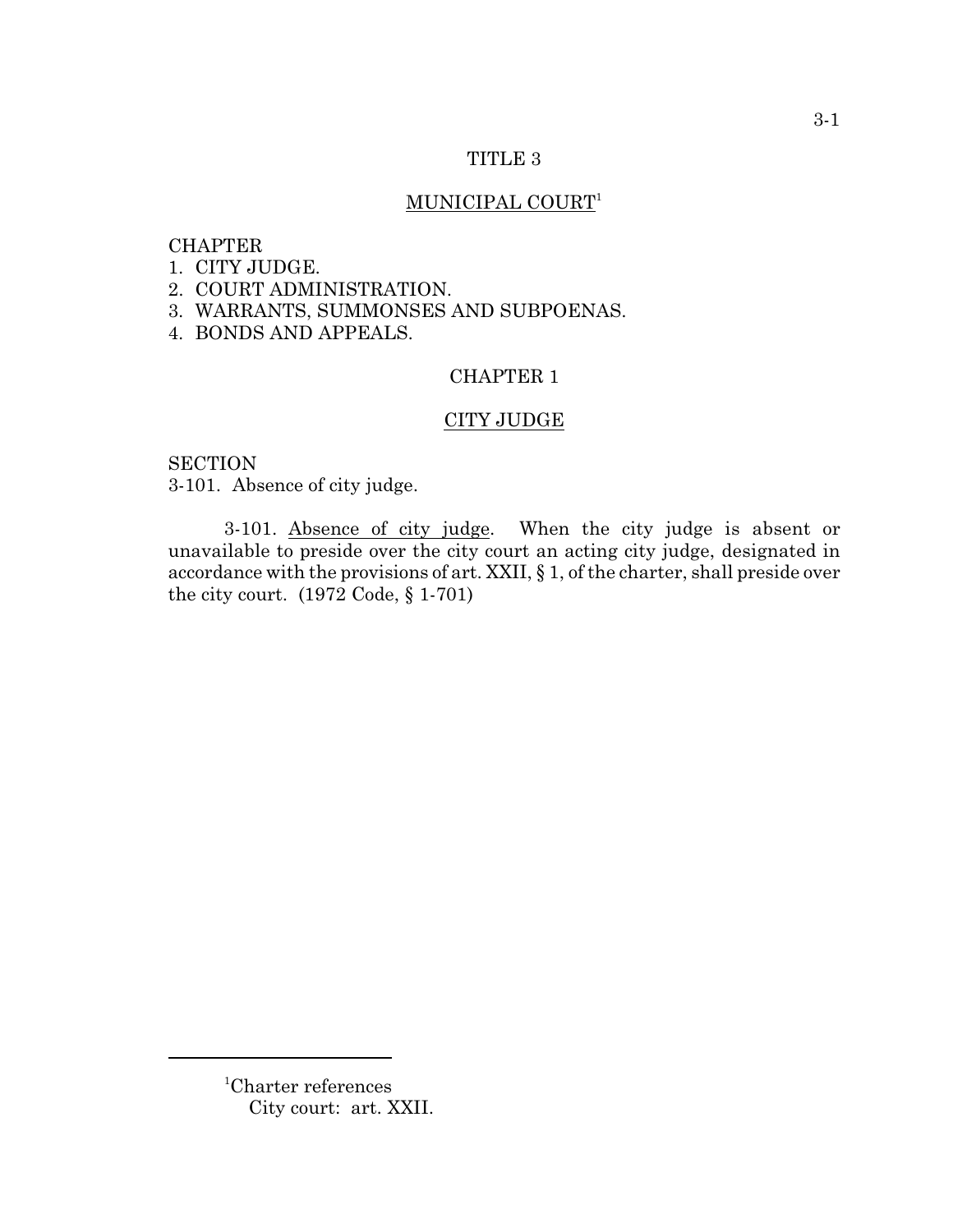## CHAPTER 2

#### COURT ADMINISTRATION

#### **SECTION**

- 3-201. Maintenance of docket.
- 3-202. Disposition and report of fines, costs and forfeitures.
- 3-203. Disturbance of proceedings.
- 3-204. Trial and disposition of cases.

3-201. Maintenance of docket. The city judge shall keep or cause to be kept a court docket which shall include the following information: The name of the defendant, the nature of the offense, the date of the trial, the findings of the court, the amount and date of payment of fines, costs and forfeitures and any other information deemed pertinent. (1972 Code, § 1-702)

3-202. Disposition and report of fines, costs and forfeitures. The city manager shall designate some city employee to collect and pay over daily to the director of finance all fines, costs and forfeitures levied by the city court. At the end of each month such collector shall submit to the governing body a report accounting for the collection or non-collection of all fines and costs imposed by the court during the current month and to date for the current fiscal year. (1972 Code, § 1-708)

3-203. Disturbance of proceedings. It shall be unlawful for any person to create any disturbance of any trial before the city court by making loud or unusual noises, by using indecorous, profane or blasphemous language, or by any distracting conduct whatsoever. (1972 Code, § 1-709)

3-204. Trial and disposition of cases. Every person charged with violating a municipal ordinance shall be entitled to an immediate trial and disposition of his case when the city court is in session unless by reason of drunkenness or other incapacity such alleged violator is not in a proper condition or is not able to appear before the court.  $(1972 \text{ Code}, \S 1-705)$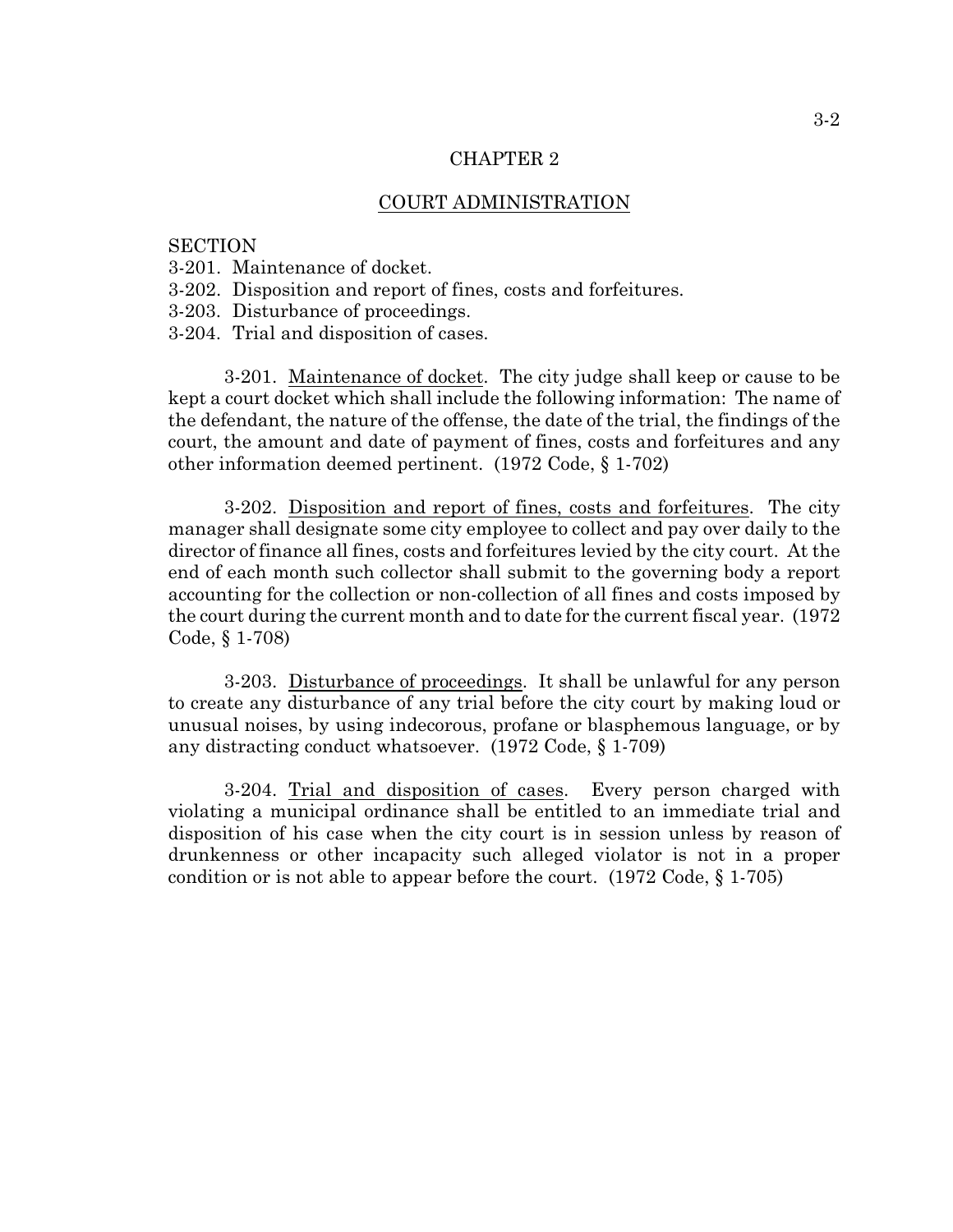## CHAPTER 3

## WARRANTS, SUMMONSES AND SUBPOENAS

#### **SECTION**

3-301. Issuance of summonses.

3-302. Issuance of subpoenas.

3-301. Issuance of summonses.<sup>1</sup> When a complaint of an alleged ordinance violation is made to the city judge, the judge may in his discretion, in lieu of issuing an arrest warrant, issue a summons, ordering the alleged offender to personally appear before the city court at a time specified therein to answer to the charges against him. The summons shall contain a brief description of the offense charged but need not set out verbatim the provisions of the ordinance alleged to have been violated. Upon failure of any person to appear before the city court as commanded in a summons lawfully served on him, the cause may be proceeded with ex parte, and the judgment of the court shall be valid and binding subject to the defendant's right of appeal. (1972 Code, § 1-703)

3-302. Issuance of subpoenas. The city judge may subpoena as witnesses all persons whose testimony he believes will be relevant and material to matters coming before his court, and it shall be unlawful for any person lawfully served with such a subpoena to fail or neglect to comply therewith. (1972 Code, § 1-704)

<sup>&</sup>lt;sup>1</sup>Municipal code reference

Issuance of citations in lieu of arrest by public officer in traffic cases: title 15, chapter 7.